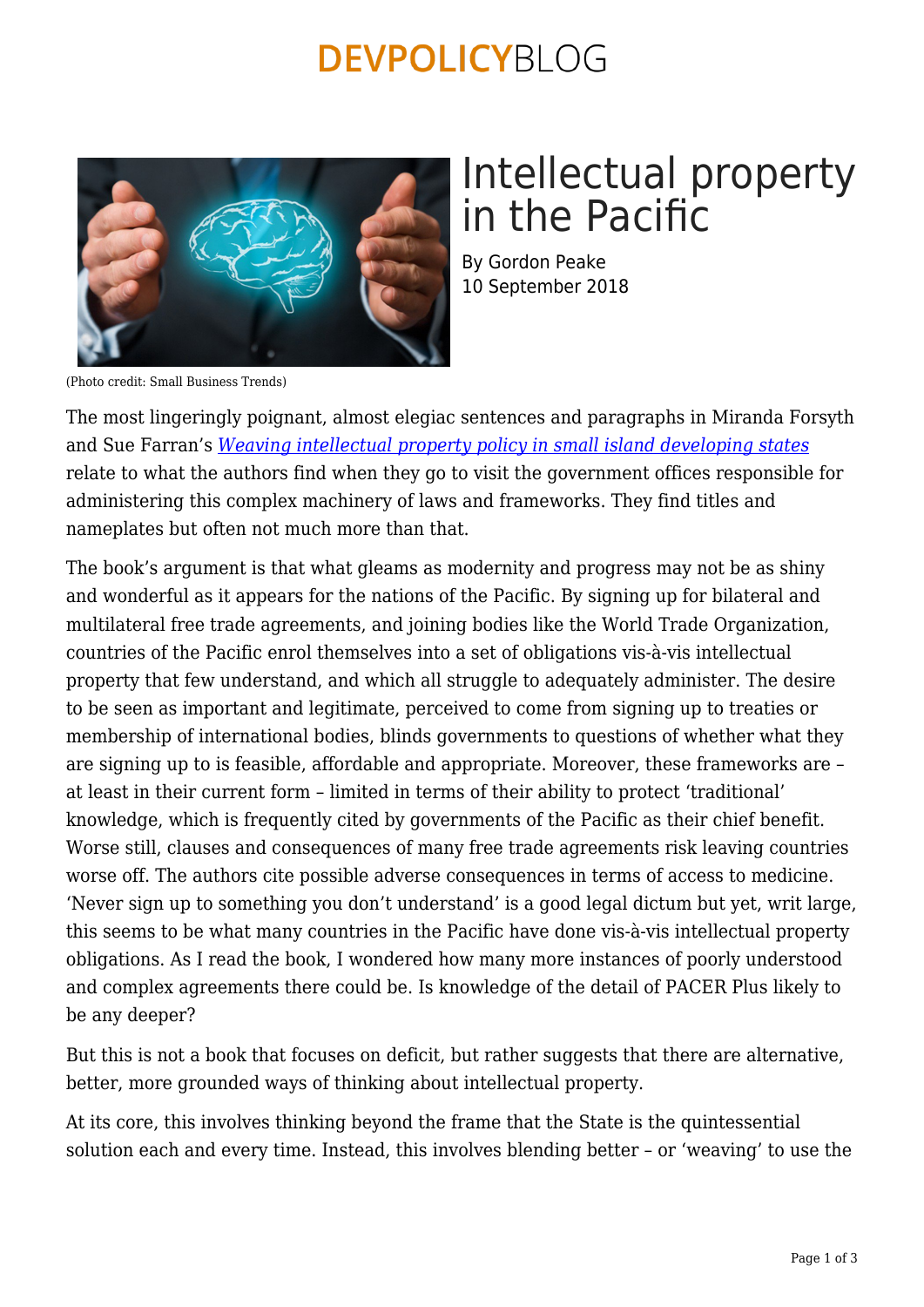## **DEVPOLICYBLOG**

authors' favoured metaphor – state and non-state methods of regulation. The book ends with three practical examples of 'doing intellectual property differently': sharing boat-building expertise, trademarking Pacific cultural products, and regulating traditional medicinal knowledge. None of the stories are clear-cut or have the easy output indicator of a signing ceremony or a press release. They involve a multitude of actors and are all a bit messy, but demonstrate that it is possible to develop a more appropriate system of intellectual property regulation, one more likely to be built to last.

This is one of those sorts of books that all academics aspire to produce: it deals with complex subjects but is always clear, the writing is learned yet always accessible. The book made me think, made me question some of my assumptions and I learned a lot during the day I spent reading it. I think you will learn a lot too. There's a number of handy 'in-brief' summaries of the book's core arguments at various parts in the text. The main arguments of the book are conveniently summarised by [this table.](https://devpolicy.org/pdf/blog/Existing.v.new-or-emerging-paradigm.JPG)

Now, full disclosure lest anyone accuse me of log-rolling. I know, like, and have tremendous respect for Miranda Forsyth, one of the book's co-authors. I've attended seminars where she talked about the topic over the years and it was nice to read the final product of her work.

Something Miranda said to me the last time I saw her was that the book – published in 2015 – is akin to a ship that is still out at sea trying find a port.

Perhaps this is just ill-luck; the sheer tide of publications is just so powerful that many books get lost in the flotsam. And, of course, it's hard to draw a straight line between the production of intellectual products such as a book and changes in institutional behaviour. But perhaps another reason for the relatively impassive reception is because a book like this is easier to shut one's eyes to than to engage with, because it politely raises so many difficult questions that go to the heart of how much of the development project is thought of and implemented.

The great thing about the Devpolicy Blog is that I know it is a platform with reach and currency. My hope in writing this review is that someone will pick up the book (abstract [here](https://www.academia.edu/37193760/WEAVING_INTELLECTUAL_PROPERTY_POLICY_IN_SMALL_ISLAND_DEVELOPING_STATES)) and give its respectful arguments the hearing they deserve.

#### **About the author/s**

#### **Gordon Peake**

Gordon Peake is an affiliate of the Center for Australia, New Zealand and Pacific Studies at Georgetown University, and author of the award-winning *[Beloved Land: Stories, Struggles](https://scribepublications.com.au/books-authors/books/beloved-land-9781922070685) [and Secrets from Timor-Leste](https://scribepublications.com.au/books-authors/books/beloved-land-9781922070685)*. He is presently finalising a manuscript recounting his time